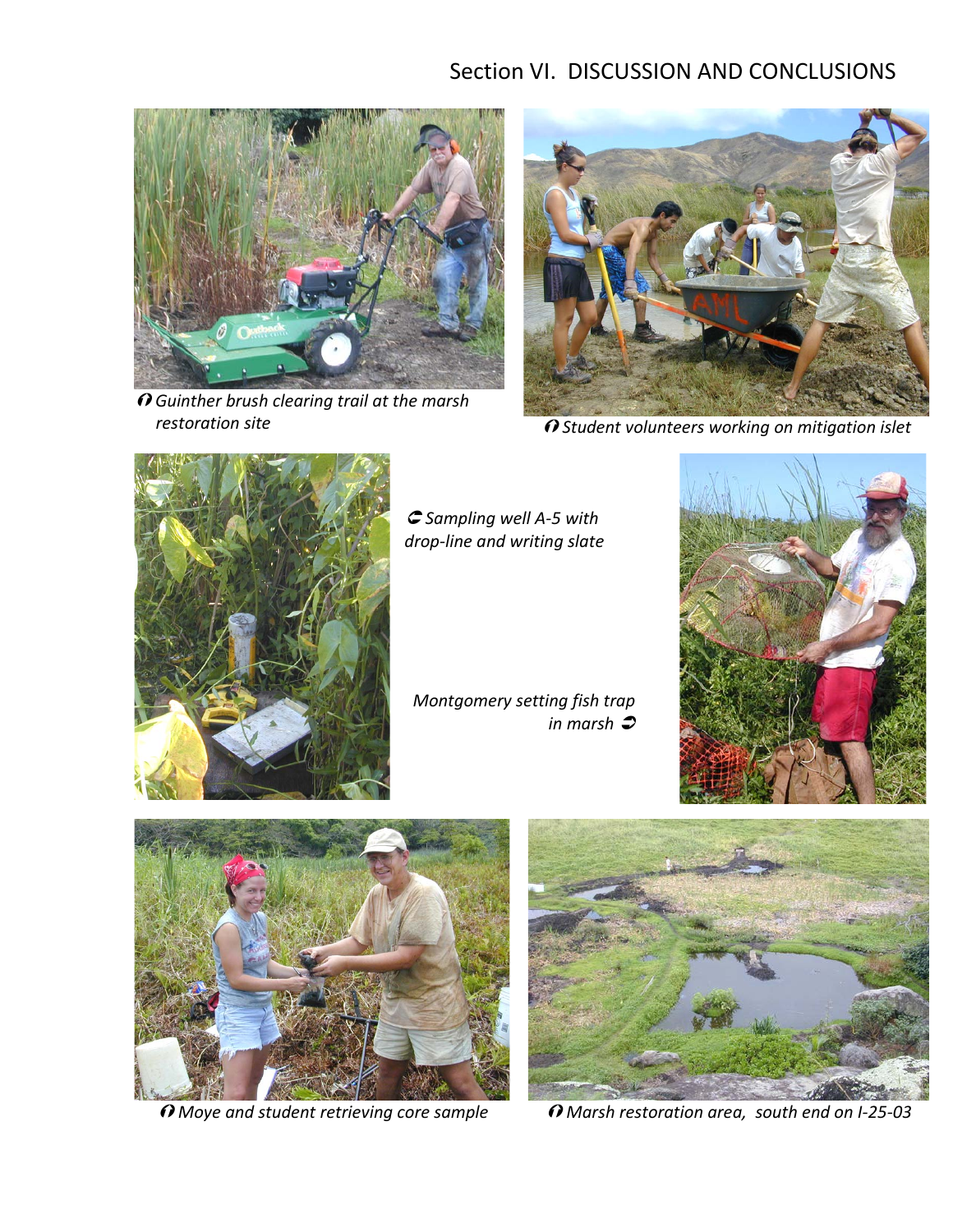## Section VI. DISCUSSION

## RELATIONSHIPS BETWEEN HISTORIC AND MODERN FEATURES

Although our report cannot purport to draw all of the connections between the Kawai Nui Marsh present on the landscape today and the geological processes and human activities that have influenced the modern form, much of this story is believed known and can be summarized. As well, is it important to understand, on a smaller scale, what features described in the geological and historical discussions above express themselves in the vicinity of Na Pohaku o Hauwahine, in order to put our work in perspective for the marsh overall.

For the bigger picture, the work of Kraft (1980) drawing as well upon geological explorations of others, tells us that the marsh started on its physiomorphic path when a deep valley was carved into the Ko'olau shield over 10,000 years ago. The depth of this valley relative to the present-day landscape was enhanced by the lowered base level of a low stand of the sea. This enabled the streams to cut a valley deep enough, that upon the rise of sea level following glaciation, an embayment formed. That embayment was populated by tropical marine reef organisms, and the reef and reef debris deposits gradually filled the basin, perhaps more from the front back than vice versa. The bay became enclosed, much like present-day Käne'ohe Bay behind a barrier reef. The usual reason given (originally by Darwin, 1842) for this uneven growth leading to a lagoon is that the organisms responsible for the most rapid reef growth are the corals and coralline algae that do better on the seaward face than on the lagoon face of any reef. Perhaps the fact that this process involved rising sea level also helped. The reef would have started upward growth on a platform at the mouth of the incipient bay.

We also strongly suspect from the stratigraphy, that after a long period of reef growth, changes occurred inside the bay or lagoon that enhanced its isolation from the ocean, changing the nature of the aquatic environment from one that was clearly homoiohaline marine, to one that was increasingly brackish, and perhaps poikilohaline. The significance here is that organisms that produce essentially external calcareous skeletal material (like the corals, calcareous algae, mollusks, tube worms, etc.) become increasingly excluded as the average pH declines. In marine waters, it is not energetically taxing to precipitate calcium carbonate for skeletal support and protection. It is in brackish water, with lower pH and lower calcium concentration. Closer examination of the marine fossils in the stratigraphy might reveal more about the subtle changes occurring over time, but the composition revealed so far is that of an enclosed bay (like Kaneohe Bay). Deeper cores made further out towards the mouth might reveal a community make-up that is more open coast, but this information is presently lacking.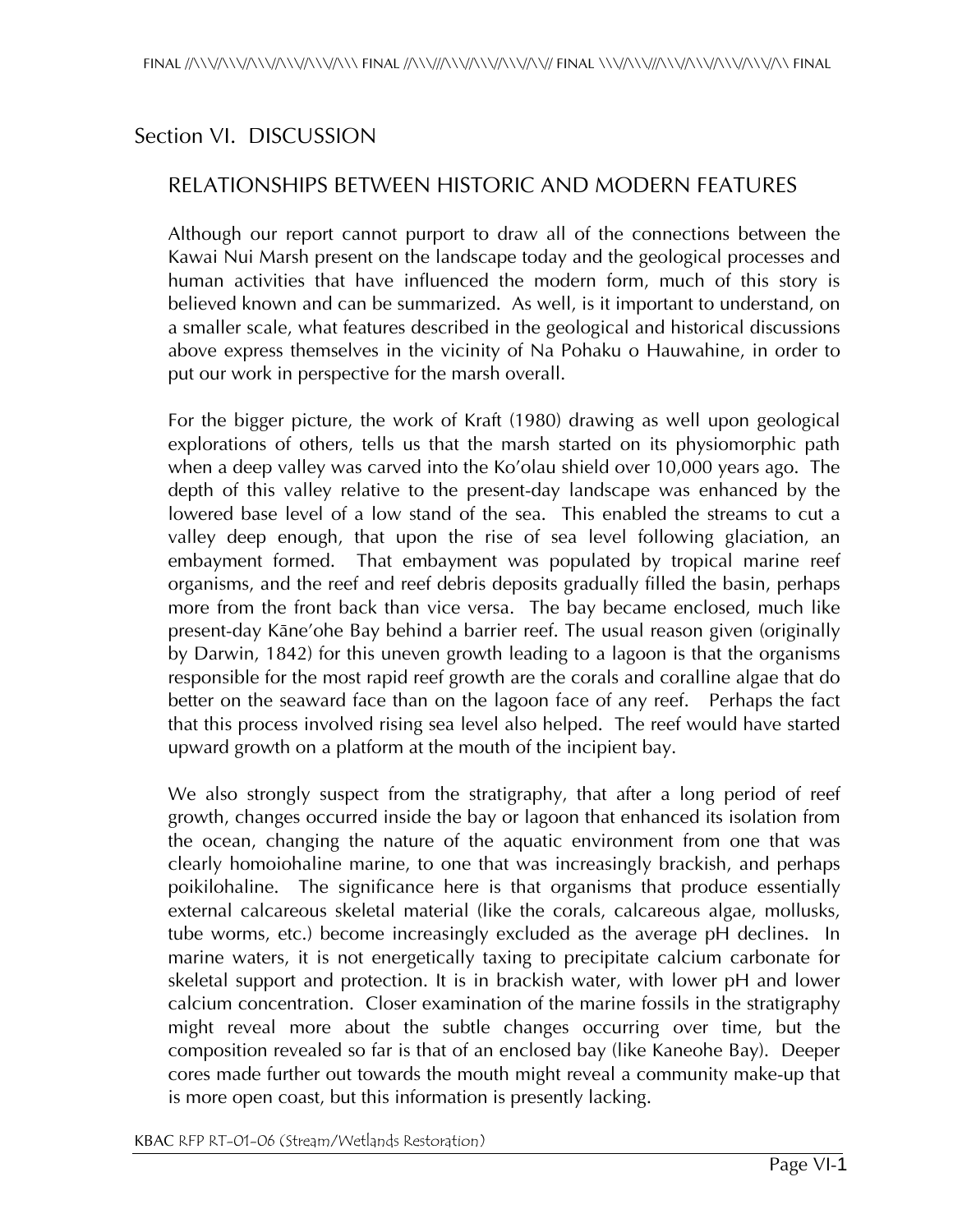The exact sequence of changes that occurred during this closing off of the lagoon is not known. The stratigraphy reveals a change to deposition of predominantly silt and clay, as might typify an enclosed body of water such as a lake or lagoon.

The stratigraphic sequence is potentially interrupted at the point where Kawai Nui is clearly no longer a coastal lagoon. Above the clay layer occurs a layer of peat, indicative of continuous inundation with fresh (or weakly brackish) and anoxic water. At times, or all of the time in some places, this layer separates from the underlying sediment, leaving a slurry of organic rich mud and intervening water. This process of separation is possibly destructive of the lowest layers of peat. However, the work by Moye and his students (Section III) appears to indicate a sequence in the floating peat from bottom to top showing a changing pattern of vegetation that crosses the 1779 boundary<sup>26</sup> used by botanists to separate native (indigenous, endemic, and early Polynesian introductions) from non-native or naturalized species brought in increasingly during the  $19<sup>th</sup>$  and  $20<sup>th</sup>$  centuries.

It is somewhere in this sequence, that the Hawaiians arrived in the area. It is presently only speculation whether they could have sailed into the lagoons (for there was also Kaelepula to the east). Hawaiian legends cited in Kelley and Nakamura (1981) deal with subjects that mostly suggest a brackish or poikilohaline environment:

- *…ka manu o ka loko o Kawainui ma Ko'olaupoko, O'ahu*.
- The *akua mo`o Hauwahine* as the guardian spirit of Kawai Nui.
- And her companion who belonged at the "hala grove down there ….near Kaelepulu Stream."
- The *lepo'ai'ia*, or edible mud of Kawai Nui, supposedly originally brought there from *Kahiki*.

Is it reasonable to imagine an embayment open enough to receive sea-going canoes that changed, within the early generations of Hawaiians, into a fish pond as asserted by Kraft (1980)? Athens and Ward (1991) have suggested that the embayment was sealed off during the first millennium BC as a result of a drop in sea level (see also Hammatt, et al., 1990; Mann and Hammatt, 2003). Most likely Kawai Nui was by the arrival of the earliest Polynesian settlers, a more-or-less but not completely isolated (from the sea) body of water and probably brackish.

 $\overline{a}$  $^{26}$  This is not intended as an absolute dating point, but as a functional temporal marker. Obviously alien wetland plants will not appear in the stratigraphic sequence before they were introduced to the Hawaiian Islands or even before they arrived (sometime later) at Kawai Nui. We can use the first date (introduction to Hawaii) on a species by species basis as a conservative temporal marker to indicate a layer formed sometime after that date.

KBAC RFP RT-01-06 (Stream/Wetlands Restoration)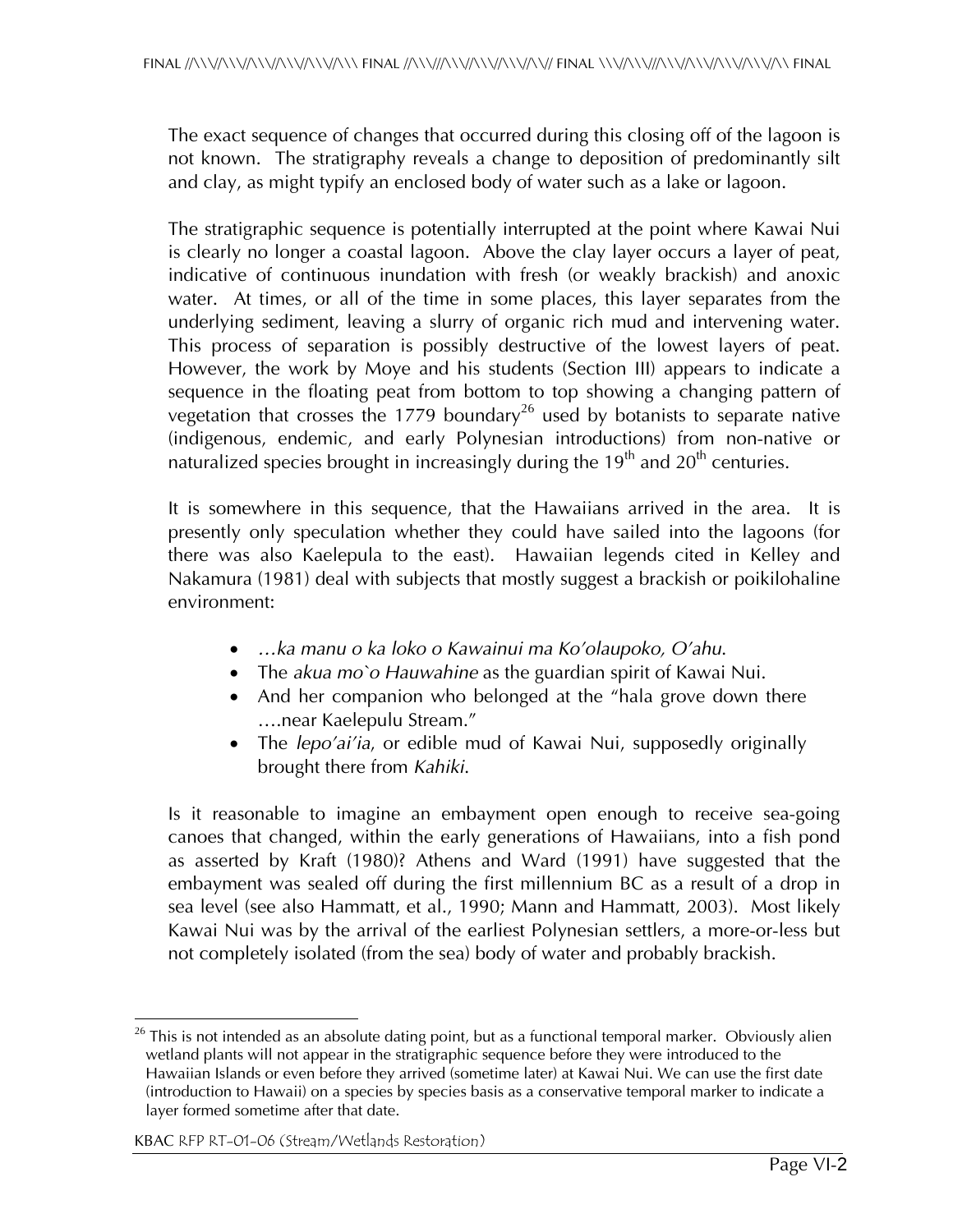We note that even in historical times, effort by way of weirs, was expended to isolate the wetlands of Kaelepula and Kawai Nui from the influence of the tide, lest these become salty and unsuitable for agriculture. In the time before written history, the Hawaiians would have made advantage of the estuarine nature: a fish pond or *loko pu'uone* as the receiving water of the discharges from *lo'i kalo* located closer to the mountain source of their fresh water. This arrangement would be traditional (McAllister, 1933).

Summers (1964) relates that this fish pond existed and was perhaps 180 ha in extent. But where was this pond? Since infilling of the isolated basin or lagoon would have been most rapid off the mouths of the tributary streams (Kapa'a, Kahanaiki, and Maunawili), it seems likely the pond would have been at the *makai* end of the basin, its northern shore the sand barrier separating the pond from Kailua Bay (now Coconut Grove). Assuming that the width of the basin has changed little (indeed, Kraft and others speculate that there were natural outlets at either end of the barrier in approximately the locations of these "outlets" now), a feature of 180 ha extent would be satisfied by the dimensions 1920 m (width of the barrier) by 940 m (180 ha is 1,800,000 m<sup>2</sup>). The distance from the shore at Na Pohaku to the levee, on a line generally perpendicular to the levee, is approximately 1130 m. It is very possible then, that the size of the pond related by Summers (1964) is just about that area shown in the Hawai'i Territorial Survey Map of 1908-1913 and labeled "Kawainui Swamp" (Figure II-2). To answer the question, where exactly was the ancient *loko pu'uone*, the answer is all of the present-day marsh between the levee and a line roughly drawn from Na Pohaku o Hauwahine (a conspicuous point on the western shore) to Ulupo heiau on the eastern side.

Smith (1978) concluded that this fishpond was brackish and surrounded by bulrush (*Schoenoplectus* or something similar; we would suggest *Bulboschoenus maritimus*, a native bulrush fairly tolerant of saline water), and the pond was kept clear of vegetation through massive annual efforts of the residents (citing McAllister, 1933 and Summers, 1964). It is known that areas along Kawainui Stream down to Kaelepula were in *lo`i kalo*, so it seems unlikely that the pond was much if at all brackish, or an *auwai* existed that diverted fresh water from above Kawai Nui to these fields (recall that rice growers in the area maintained weirs on Kawainui and Kaelepulu Streams to prevent incursion of salt water). The channel that has replaced Kawainui Stream is saline today (Smith, 1978; *AECOS*, 1992a, b) and no longer receives flow from the Maunawili streams.

The Territorial Map shows the lands interior to the "swamp"/former loko as divided into fields of rice. These pondfields were formerly all *lo'i kalo*. The complex land dealings in the ahupua'a of Kailua from before recorded time involved mostly lands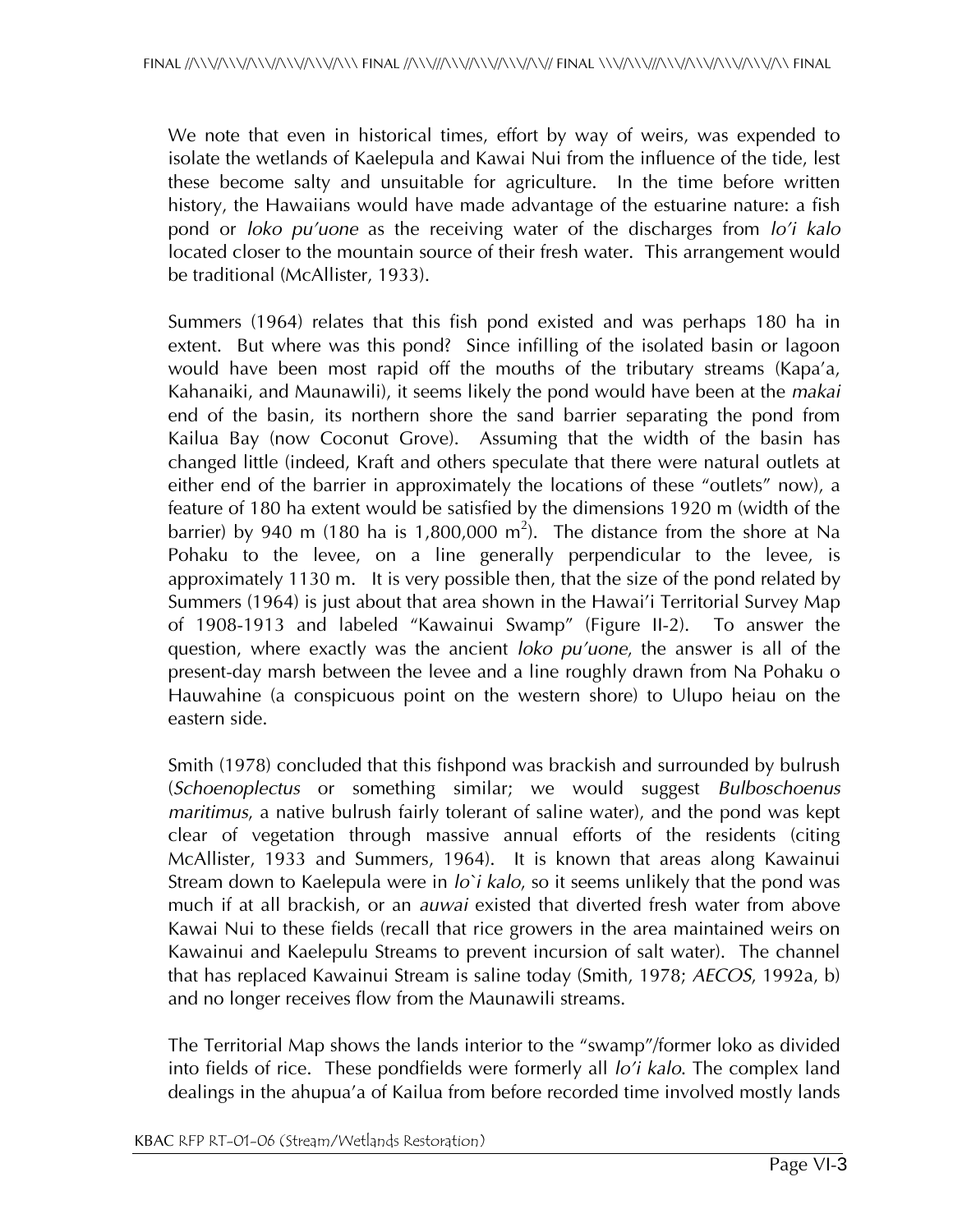beside the marsh and on the uplands. The largest parcel within the marsh area was the *ili* of Kawainui. It was awarded to Queen Kalama and included the fishpond and immediate surrounding wetlands (TMK 4-2-16). From Kelley and Nakamura (1981, p 25):

The Land Commission Awards [during the Mahele] to commoners in the area surrounding the marsh seemed to concentrate in the two extremities of the marsh area, with a few scattered between. One concentration in the area under consideration was the *'ili* of Oneawa and Ka'eleuli, located in the northwestern edge of Kawainui Marsh (TMK 4-2-15). The other large concentration was at the southern border of the marsh, *makai* of Kalanianaole Highway (TMK 4-2-13).

The fishpond at Kawai Nui remained so at least well into the  $19<sup>th</sup>$  century (Kelly and Nakamura, 1981), and we may presume, the early  $20<sup>th</sup>$  Century. Bowser visiting Kawai Nui in 1880 (reproduced in Kelly and Nakamura, 1981, p. 46) described the area as follows:

To my left as I looked …[seaward] was the valley of Kawainui, about onefourth of which is already laid out in rice plantations. ….In the bosom of the valley there is a large pond or lake celebrated for its mullet and ava. The latter fish grows here to four feet in length. Wild duck and the famous Hawaiian goose [nene] are also to be found here in abundance.

It is evident in maps from the period (reproduced in Smith, 1978, figs 3 and  $4)^{27}$ that by this time marsh vegetation predominated over open water area. Both maps show an outline of the "marsh" (generally the same as described above) within which is shown one large and two smaller bodies of open water. Indeed, the 1890 map indicates two *auwai* cutting across the marsh towards the open water. It is difficult to envision what these might be without there being either exposed soil or thick marsh vegetation in the area. They are located to suggest drainage from the upper, pond fields (then in rice) in Kawai Nui. However, we point out that the suggested hydrology is inconsistent with Smith's (1978) contention that water level in the marsh was forced to rise to  $+1$  m msl by impoundment around 1878 to serve as a source of irrigation water for Waimanalo.

Sugar cane development in relatively dry Waimanalo followed closely on the heels of the 1876 Reciprocity Treaty with the United States that allowed importation of Hawaiian grown sugar duty free into the U.S. The Waimanalo Sugar Company initially utilized water diverted from upper Maunawili Valley through a series of flumes, ditches, and tunnels constructed in the 1870s. By the 1920s, tunnels were excavated into the base of the Ko`olau to increase flow. It was at this time (1923)

 $\overline{a}$  $^{27}$  Fig. 3 is an 1890 map at the Bishop Museum, and Fig. 4 is drawn from an 1899 map by W.A. Wall.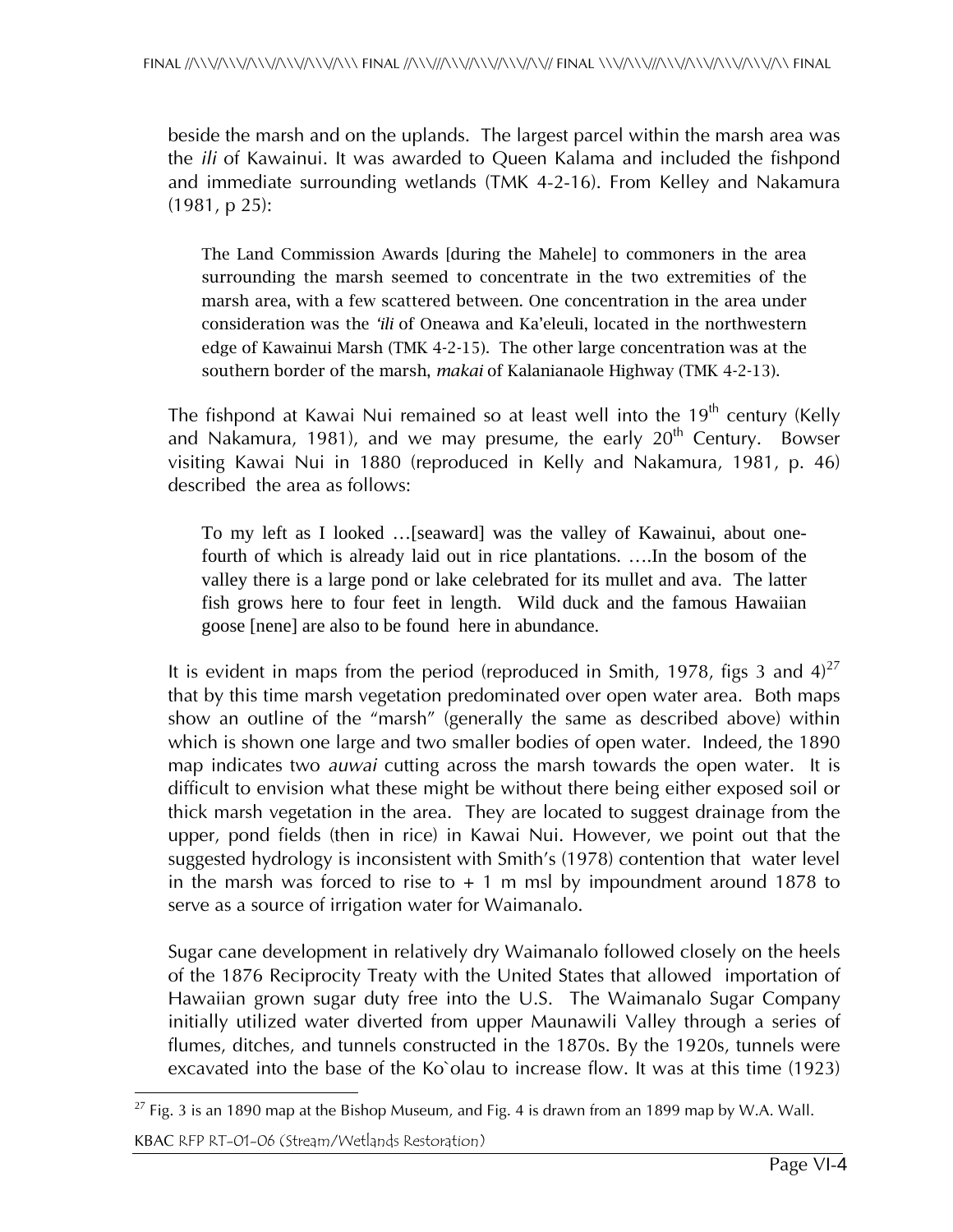when a system of pumps, pipes, and ditches were completed to move water directly from the marsh to the Waimanalo Irrigation System (Mann and Hammatt, 2003). It is therefore not likely that Kawai Nui Marsh would, as suggested by Smith, be forced to a higher level by impoundment until 1923. And therefore the period after 1878 was more likely one of low (or at least "normal") water level in the marsh. Upstream diversion would have promoted incursion of saline water unless measures had been taken to prevent this; and certainly upstream diversion could have enhanced coverage by wetland vegetation at the expense of open water features.

The situation of elevated water levels prevailed from 1923 until the 1950s, when it was to the advantage of the land owner, Kane`ohe Ranch, to lower water level in the marsh to expand cattle pasturage at the upper end (H. Wong, pers. comm., cited in Smith, 1978; also Hall, 1997, and Kelly and Nakamura, 1981). Water level in the marsh was supposedly maintained at –1.5 m msl through a pump located at the head of the then new Oneawa Canal (Smith, 1978). This water level would seem to require a rather massive dike structure at the head of the canal to hold back the tide while all of the base flow of water entering the marsh was removed.

We also have the detailed study made by Linda Smith (1978) which specifically considered the question of emergent marsh vegetation development in Kawai Nui. This study is not only valuable because it concerned itself with questions of continuing interest today, but also for the fact that 25 years—one-quarter of a century—has passed since her observations and speculations were made. In geological time, this is a span not worth considering. But Kawai Nui Marsh appears to be on an accelerated schedule of terrestrialization, and 25 years has significance in that regard. As always, in returning to compare observations made early with present-day, where obviously differences exist, one must question the veracity of the earlier observations. As a matter of faith, we generally accept that things were in the marsh exactly as earlier observers tell us they were. But this is not necessarily the case, and our conclusions of significant or insignificant changes may be invalidated as much by our errors of observation as by those of earlier efforts. Kawai Nui is a marsh of considerable size and complexity, and errors in observation are not likely to be errors of fact but errors of place. Thus, care must be taken in determining if our observations today disagree with those made earlier only because they were made in a different place in the marsh, both observations being essentially correct, but not directly comparable. We have certainly seen that our impression of what the marsh is depends very much on where our experiences occur. In this regard, we point out that Smith appears to have widely explored the marsh, but concentrated her quantitative efforts in the wetland directly off the levee. Our work has been concentrated around Na Pohaku. We accept that these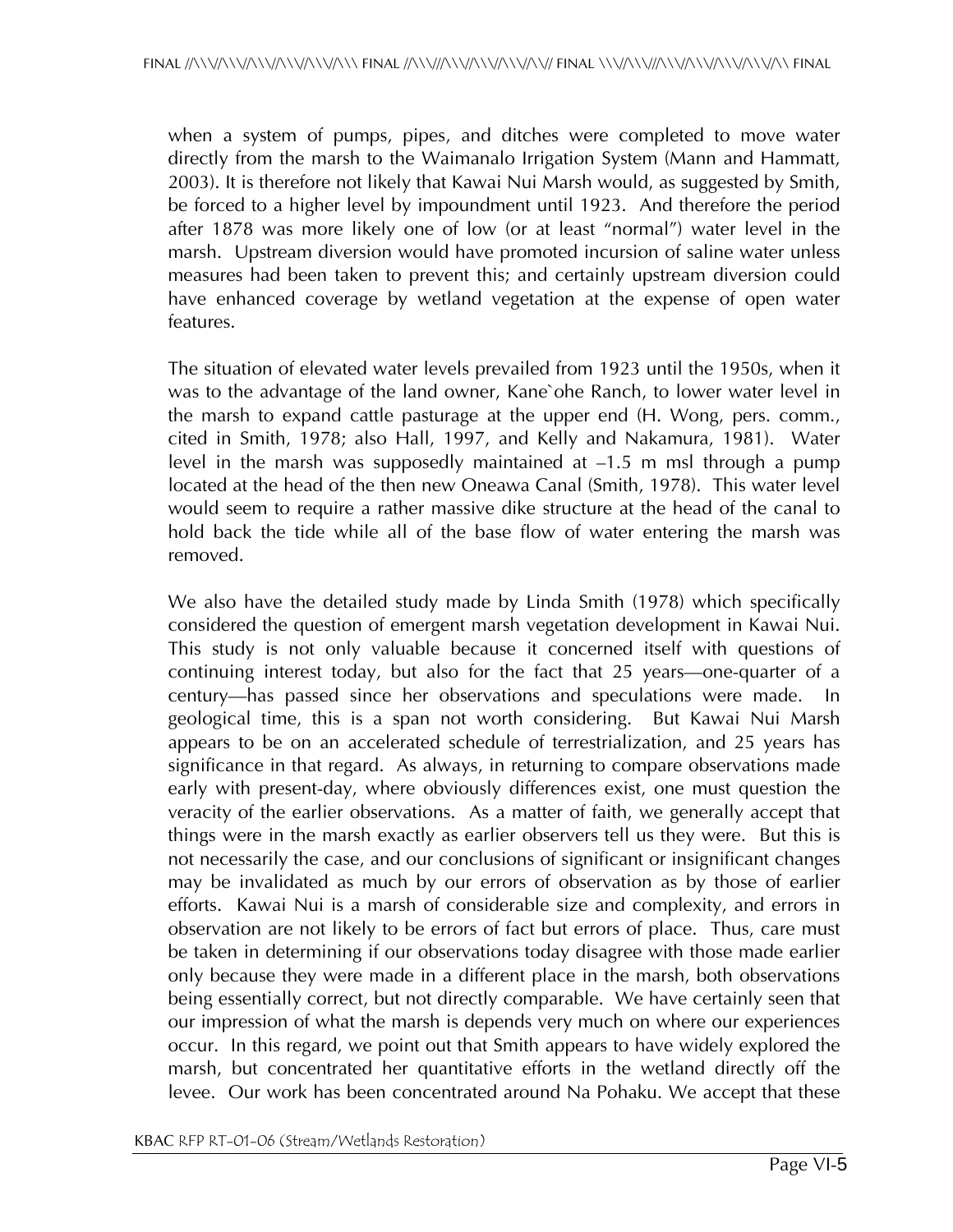are somewhat different aspects of the marsh, and bear this in mind in drawing our conclusions.



*Figure VI-1. Map of Kawai Nui as presented in Smith (1978, Fig. 2) slightly modified to match current place names and some non-relevant detail removed. Black = open water; fine stippled area = grass community; coarse stippled areas = bulrush community.*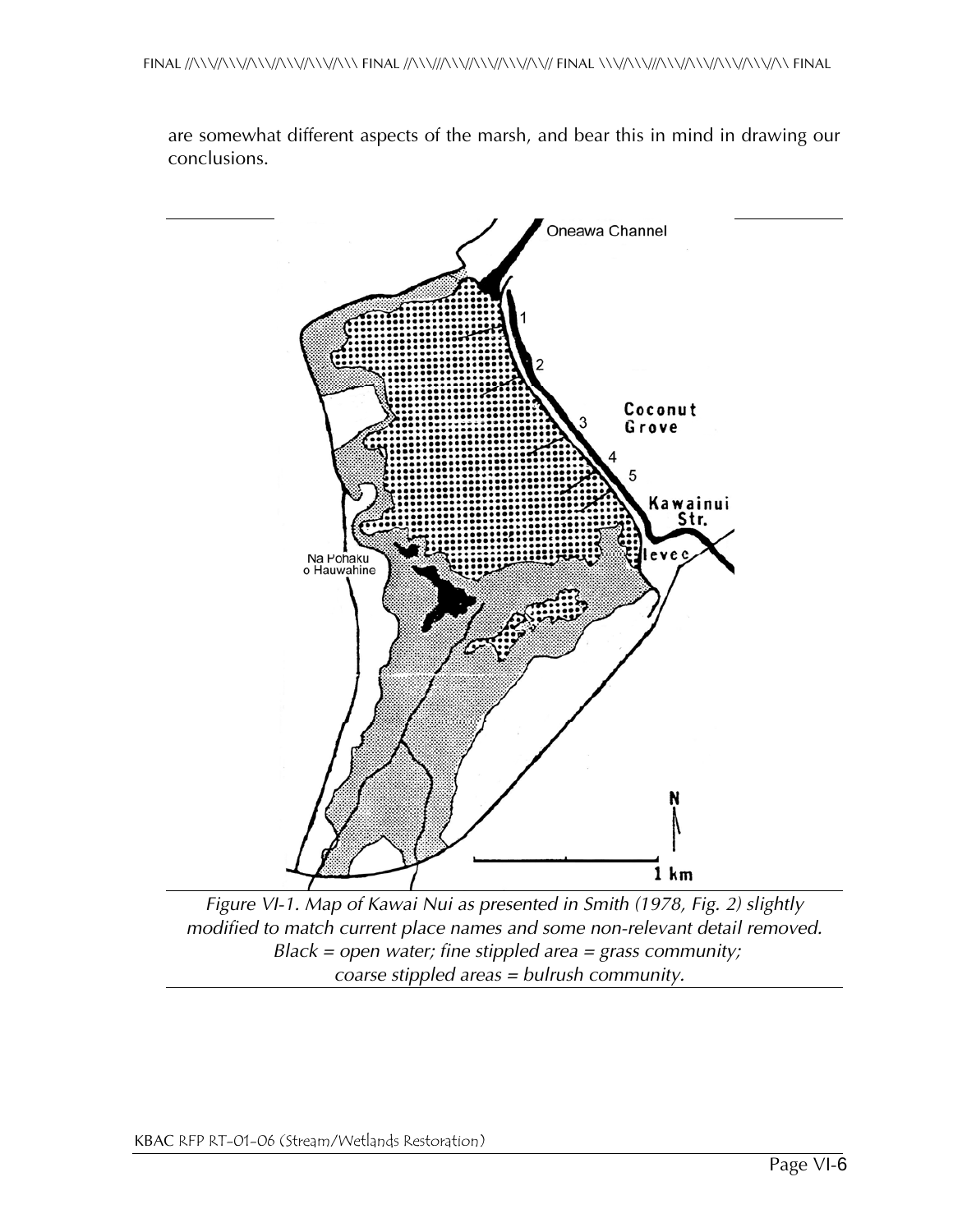## **CONCLUSIONS**

BASIN STRATIGRAPHY — Soil auger borings along the margins of Kawai Nui Marsh are an effective technique for determining the geographic distribution of discrete sedimentary facies within the Kawai Nui basin, and the character and composition of associated biological communities. The presence of numerous well preserved seeds throughout much of the observed basin sedimentary fill sequence offers the potential for tightly constrained paleoenvironmental reconstructions and provides suitable organic sample materials for possible  ${}^{14}C$  age determinations. A program of systematic auger sampling of sediments around the periphery of the marsh could significantly improve understanding of the evolution of the basin environment, the timing of sedimentological and environmental changes associated with Holocene sea level variations, and the impact of human-induced alteration of the Kailua watershed.

WATER LEVEL CHANGES — The majority of the work described in this report occurred during a period of distinct wet and dry seasons on O`ahu. The sharpness of the seasonality was the result of very dry summer conditions having the status of droughts on Maui and Hawai`i. This condition did not prevail in 2004. The wet season in 2003-2004 was at or above normal, and by mid-2004 rainfall received on O`ahu was well above average. Although data gathering had mostly ceased, various observations continued to be made, and these may be added to a subsequent report. Of relevance here was the fact that the water level in the marsh failed to decline below the normal wet-season level.

VEGETATION MAT — Studies of the vegetation mat described herein demonstrate that the interactions between bottom sediment, "open" water, and the peat layer are complex. While the mechanisms operating have been elucidated, the spatial distribution of mat types or models is not as straight-forward as hoped. Further effort needs to be expended before a relationship between the plant community developing in various parts of the marsh can be related to behavior of the substratum.

WATER QUALITY — The results of water quality monitoring at established stations distributed from the upper end of the marsh to the outlet demonstrate a reasonably coherent picture of chemical and physical changes occurring to water as it moves through Kawai Nui Marsh. The results were very useful in suggesting patterns of flow, although additional work needs to be done to confirm the suggested flow pattern and explain anomalies. Water quality measurements were obtained from the penetrating wells using a probe (no water samples were obtained for laboratory analyses). However, these data have yet to be summarized. It is anticipated that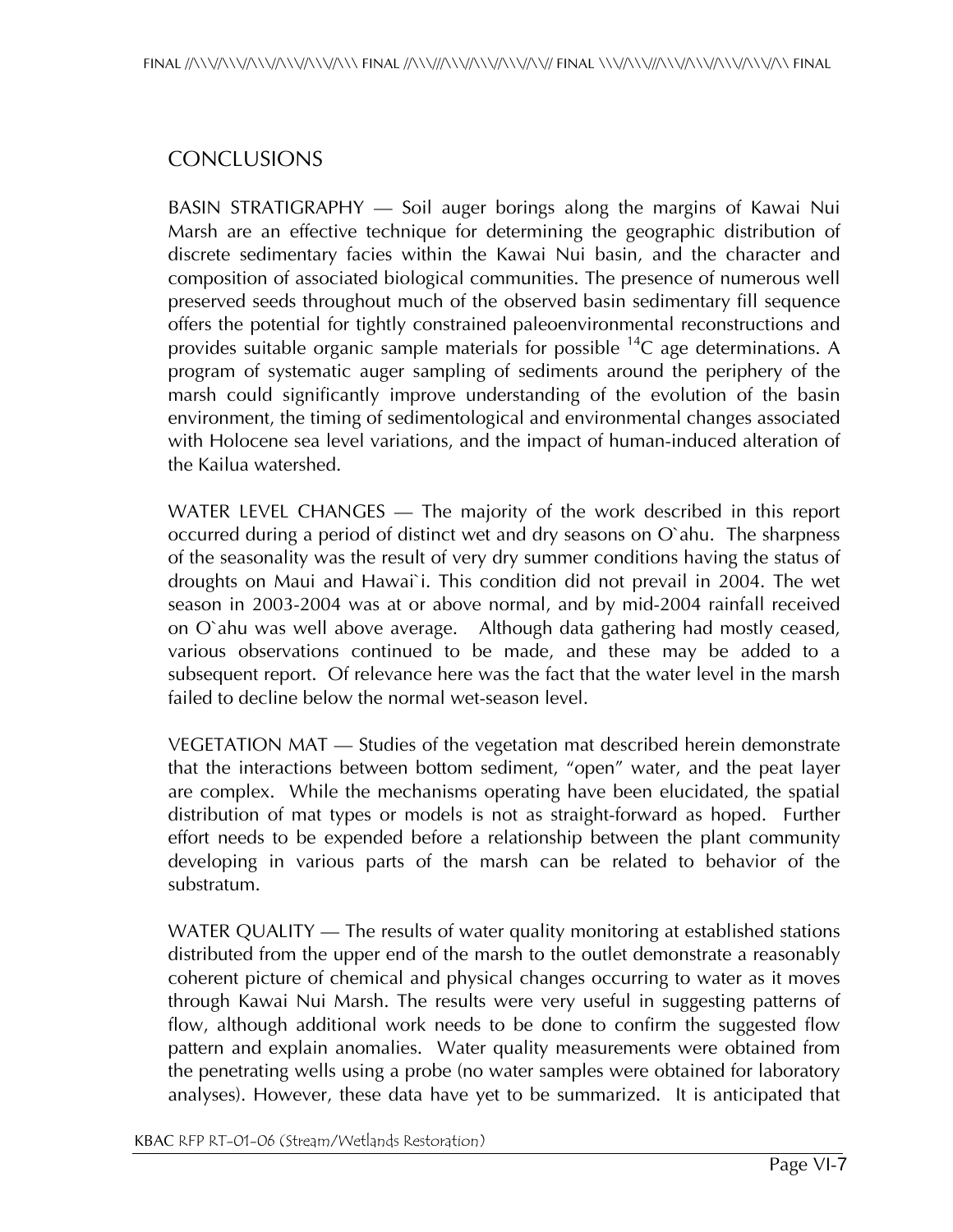these results will fill in at least one of the missing pieces of information: describing the water quality beneath the floating vegetation mat.

VEGETATION AND VEGETATION CHANGES — The vegetation of Kawai Nui Marsh is now very well described, although several aspects remain open to further exploration. The relationship between vegetation communities and the underlying physical soil/water interface and its nature remains to be established. Significant to that consideration is the role played by increasing numbers (species and biomass) of terrestrial plants establishing in the marsh. Of more than passing interest regarding the future of Kawai Nui as a wetland is deriving a better understanding of the spread of papyrus.

Although some problems in interpretation of results were uncovered in our critical review of the Smith (1978) Thesis, the author states that her estimates of plant species abundances were made "both from traversing the areas and viewing them from elevated vantage points." Neither method would confuse bulrush and sawgrass. Smith also noted that attempted transects through the saw-grass had to be abandoned (on Transects 1 & 2; see Figure VI-1 above) because of the difficulty of penetrating pure stands of this plant, and therefore such stands did exist in 1977. We therefore conclude that differences in our assessment of the make-up of the lower marsh and those of Smith do not necessarily constitute a real change in the marsh vegetation since 1977.

MARSH HABITAT RESTORATIONS — Restoration of a small islet at the upper end of Oneawa Channel has been successful to the extent that the vegetation change is a visual improvement and lowering of parts of the islet has allowed establishment of a more diverse flora, including some natives wetland plants. Utilization of the newly created habitats by water birds was almost immediately evident, although limited to various ducks (mainly mallard) that inhabit the area. To date, no endangered native water birds have been observed on the islet. Nonetheless, establishment of native vegetation, removal of alien plants such as *Pluchea* that invade, and further refinement of the topography are tasks that are continuing. As a demonstration project, the effort has been clearly successful in accomplishing some goals, although others (namely, creating endangered water bird habitat) remain elusive.

Efforts at creating open water surrounded by native wetland plants at Na Pohaku are also far from complete. However, success here has been demonstrated in two significant areas. With the wet season flooding of the area in late 2003, two `alae `ula arrived and attempted to nest. Although unsuccessful in hatching eggs (it is thought these were taken by predatory rat or mongoose), these birds have become residents of the wetlands we restored. Thus, the project goal of creating habitat